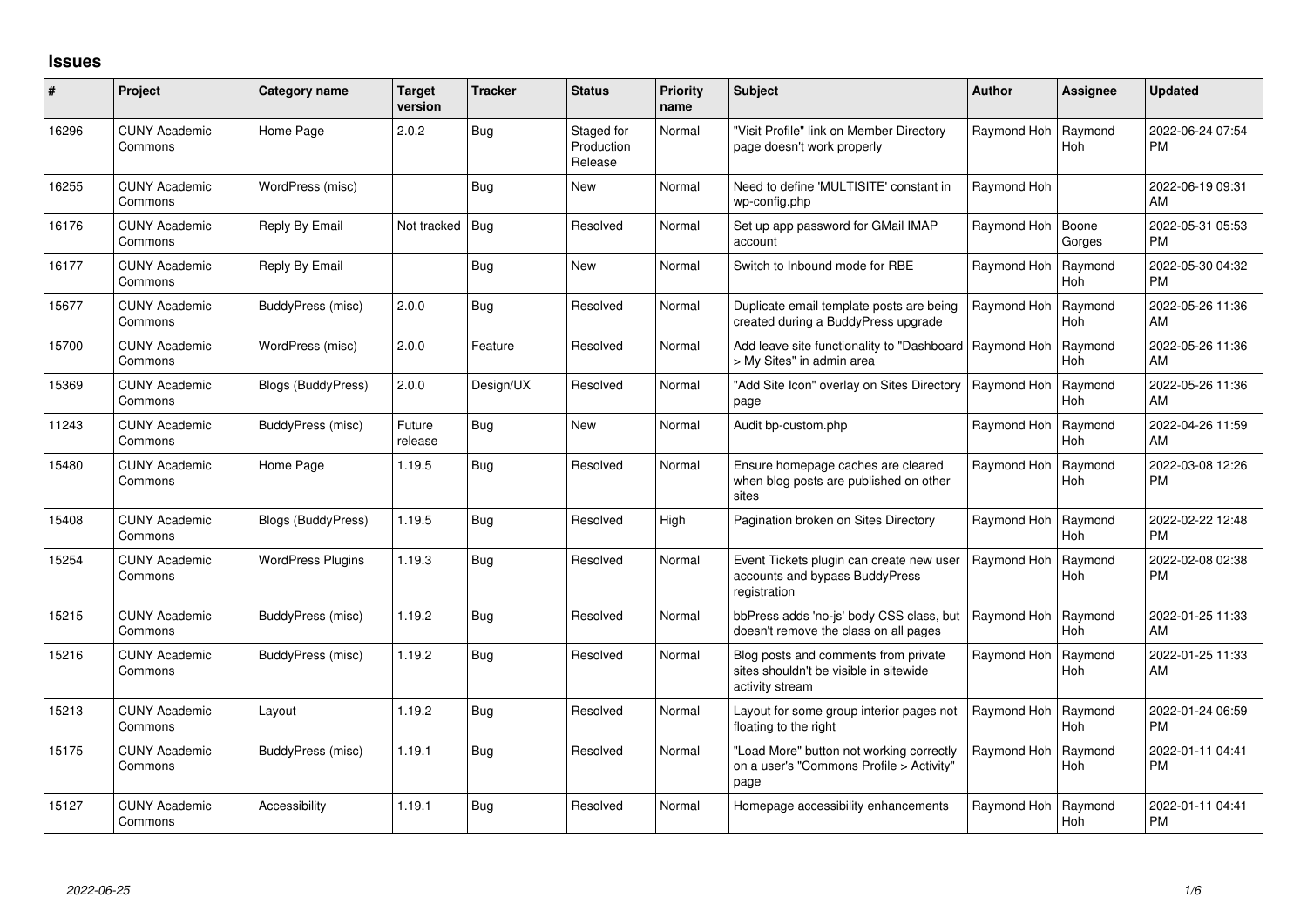| #     | Project                         | <b>Category name</b>           | <b>Target</b><br>version | <b>Tracker</b> | <b>Status</b> | <b>Priority</b><br>name | <b>Subject</b>                                                                                       | Author                | Assignee              | <b>Updated</b>                |
|-------|---------------------------------|--------------------------------|--------------------------|----------------|---------------|-------------------------|------------------------------------------------------------------------------------------------------|-----------------------|-----------------------|-------------------------------|
| 15144 | <b>CUNY Academic</b><br>Commons | Performance                    | 1.19.1                   | Bug            | Resolved      | Normal                  | Move logged-in user checks for bbPress<br>BP Notification Grabber later down the<br>page             | Raymond Hoh           | Raymond<br>Hoh        | 2022-01-11 04:41<br><b>PM</b> |
| 15145 | <b>CUNY Academic</b><br>Commons | Layout                         | 1.19.1                   | Bug            | Resolved      | Normal                  | Sitewide footer navigation shows all<br>sub-menu items instead of just primary<br>ones               | Raymond Hoh           | Raymond<br>Hoh        | 2022-01-04 08:09<br><b>PM</b> |
| 14945 | <b>CUNY Academic</b><br>Commons | Home Page                      | 1.19.0                   | Bug            | Resolved      | Normal                  | Fix News page display after new header<br>and footer                                                 | Raymond Hoh           | Raymond<br>Hoh        | 2022-01-04 11:20<br>AM        |
| 14909 | <b>CUNY Academic</b><br>Commons | Performance                    | 1.19.0                   | <b>Bug</b>     | Resolved      | Normal                  | Reducing DB queries and asset loading<br>on the main site                                            | Raymond Hoh           | Raymond<br><b>Hoh</b> | 2022-01-04 10:30<br>AM        |
| 14908 | <b>CUNY Academic</b><br>Commons | Performance                    |                          | <b>Bug</b>     | <b>New</b>    | Normal                  | Stale object cache on cdev                                                                           | Raymond Hoh           | Boone<br>Gorges       | 2021-12-07 09:45<br>AM        |
| 15029 | <b>CUNY Academic</b><br>Commons | Social Paper                   | 1.18.24                  | Bug            | Resolved      | Normal                  | Social papers with post passwords<br>should not record 'new_cacsp_edit'<br>activity items            | Raymond Hoh           | Raymond<br>Hoh        | 2021-12-02 04:15<br><b>PM</b> |
| 14276 | <b>CUNY Academic</b><br>Commons | Cavalcade                      | Not tracked   Bug        |                | Deferred      | Normal                  | Increase number of workers in Cavalcade                                                              | Raymond Hoh           | Raymond<br><b>Hoh</b> | 2021-11-16 02:34<br><b>PM</b> |
| 14223 | <b>CUNY Academic</b><br>Commons | BuddyPress (misc)              | 1.18.19                  | <b>Bug</b>     | Resolved      | Normal                  | Non-public site visibility change should<br>update all related site activity visibility to<br>hidden | Raymond Hoh           | Raymond<br>Hoh        | 2021-10-05 02:03<br><b>PM</b> |
| 14749 | <b>CUNY Academic</b><br>Commons | DiRT Integration               | 1.18.18                  | <b>Bug</b>     | Resolved      | Normal                  | "Digital Research Tools" adminbar item<br>should not show when logged out                            | Raymond Hoh           | Raymond<br><b>Hoh</b> | 2021-09-07 11:51<br>AM        |
| 14704 | <b>CUNY Academic</b><br>Commons | Group Forums                   | 1.18.16                  | <b>Bug</b>     | Resolved      | Normal                  | <b>Additional bbPress fixes</b>                                                                      | Raymond Hoh           | Raymond<br><b>Hoh</b> | 2021-08-10 11:16<br>AM        |
| 14496 | <b>CUNY Academic</b><br>Commons | Domain Mapping                 | Future<br>release        | <b>Bug</b>     | <b>New</b>    | Normal                  | Mapped domain SSO uses third-party<br>cookies                                                        | Raymond Hoh           | Raymond<br>Hoh        | 2021-05-24 04:03<br><b>PM</b> |
| 14299 | <b>CUNY Academic</b><br>Commons | WordPress (misc)               | 1.18.8                   | <b>Bug</b>     | Resolved      | Normal                  | Remove Site Health scheduled task                                                                    | Raymond Hoh           | Raymond<br>Hoh        | 2021-04-09 06:57<br><b>PM</b> |
| 13966 | <b>CUNY Academic</b><br>Commons | Reply By Email                 | 1.18.5                   | Bug            | Resolved      | High                    | Replying by email to a trashed or<br>spammed forum topic causes a fatal error                        | Raymond Hoh           | Raymond<br><b>Hoh</b> | 2021-02-09 02:32<br><b>PM</b> |
| 13859 | <b>CUNY Academic</b><br>Commons | BuddyPress (misc)              | 1.18.3                   | <b>Bug</b>     | Resolved      | Normal                  | Reset current blog in BP MPO Activity<br>Filter plugin                                               | Raymond Hoh           | Raymond<br>Hoh        | 2021-01-26 04:43<br><b>PM</b> |
| 13614 | <b>NYCDH Community</b><br>Site  |                                |                          | Maintenance    | Duplicate     | Normal                  | New version of Avada                                                                                 | Raymond Hoh           | Jesse<br>Merandy      | 2021-01-22 02:24<br>PM        |
| 13721 | <b>CUNY Academic</b><br>Commons | <b>WordPress Plugins</b>       | 1.18.1                   | <b>Bug</b>     | Resolved      | Normal                  | Update Contact Form 7                                                                                | Raymond Hoh Raymond   | Hoh                   | 2020-12-17 08:41<br>PM        |
| 13455 | <b>CUNY Academic</b><br>Commons | Domain Mapping                 | 1.18.0                   | <b>Bug</b>     | Resolved      | Normal                  | Switch from WPMU Domain Mapping to<br>Mercator                                                       | Raymond Hoh   Raymond | Hoh                   | 2020-12-08 11:18<br>AM        |
| 13497 | <b>CUNY Academic</b><br>Commons | Internal Tools and<br>Workflow | 1.17.6                   | <b>Bug</b>     | Resolved      | Normal                  | Remove Elemental theme cache files                                                                   | Raymond Hoh           | Raymond<br>Hoh        | 2020-10-27 11:00<br>AM        |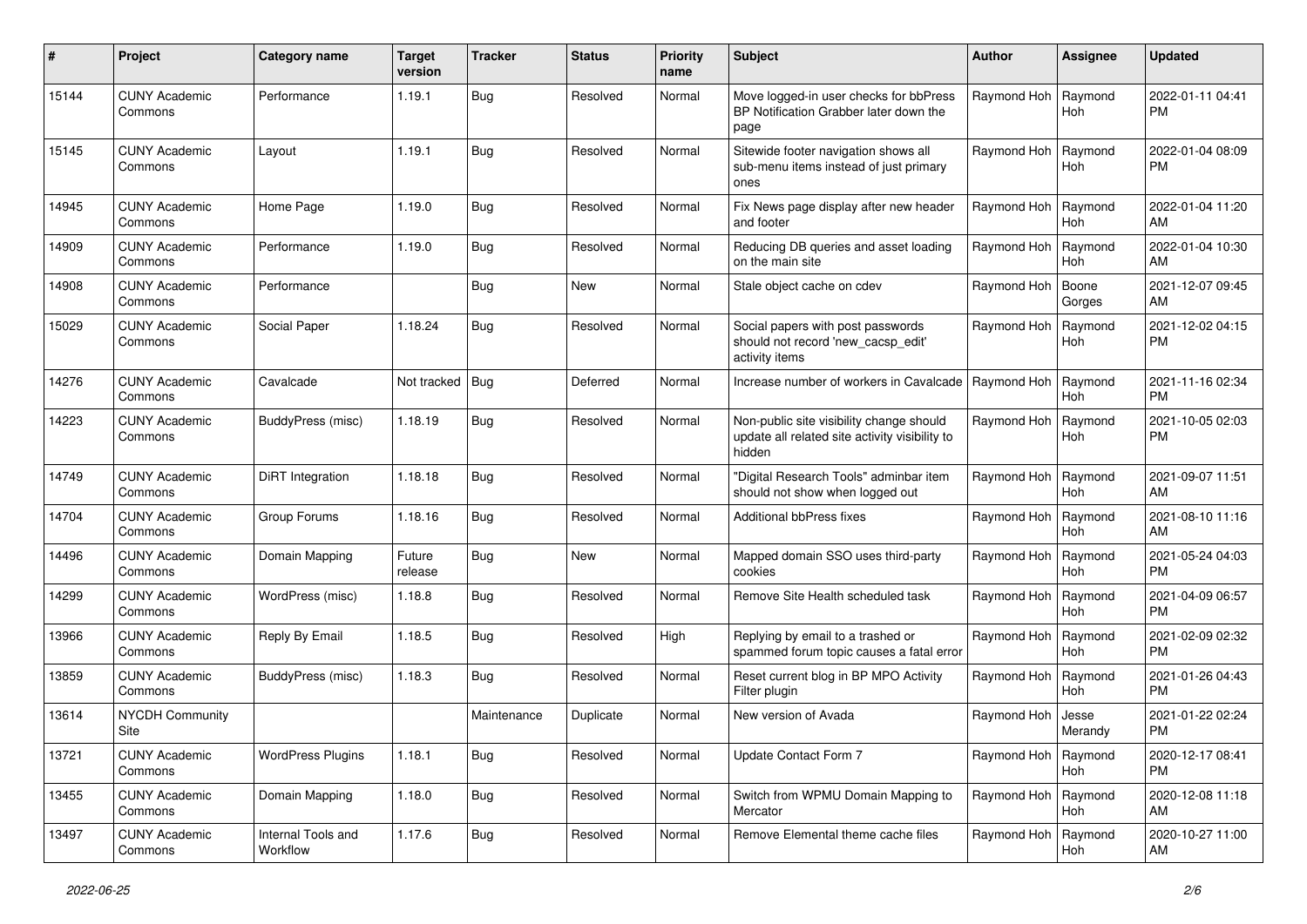| #     | Project                         | Category name              | <b>Target</b><br>version | <b>Tracker</b> | <b>Status</b> | <b>Priority</b><br>name | <b>Subject</b>                                                                | <b>Author</b> | <b>Assignee</b>       | <b>Updated</b>                |
|-------|---------------------------------|----------------------------|--------------------------|----------------|---------------|-------------------------|-------------------------------------------------------------------------------|---------------|-----------------------|-------------------------------|
| 13332 | <b>CUNY Academic</b><br>Commons | Reply By Email             | 1.17.4                   | Bug            | Resolved      | Normal                  | 'Reply-To' email header can be corrupted<br>in WordPress 5.5                  | Raymond Hoh   | Raymond<br><b>Hoh</b> | 2020-09-22 12:08<br><b>PM</b> |
| 13000 | <b>CUNY Academic</b><br>Commons | Accessibility              | 1.17.0                   | Feature        | Resolved      | Normal                  | New accessible email subscriptions panel                                      | Raymond Hoh   | Raymond<br><b>Hoh</b> | 2020-07-28 11:09<br>AM        |
| 12551 | <b>CUNY Academic</b><br>Commons | WordPress (misc)           | 1.17.0                   | Bug            | Resolved      | Normal                  | Preparing for PHP 7.4                                                         | Raymond Hoh   |                       | 2020-07-14 01:13<br><b>PM</b> |
| 12850 | <b>CUNY Academic</b><br>Commons | <b>WordPress Plugins</b>   | 1.16.14                  | <b>Bug</b>     | Resolved      | Normal                  | Event Tickets plugin calls<br>wp cache flush() after every ticket<br>addition | Raymond Hoh   | Raymond<br><b>Hoh</b> | 2020-06-09 11:56<br>AM        |
| 12827 | <b>NYCDH Community</b><br>Site  |                            |                          | Maintenance    | Resolved      | Normal                  | Events Calendar Pro and Filter Bar plugin   Raymond Hoh<br>update             |               | Jesse<br>Merandy      | 2020-05-20 03:33<br><b>PM</b> |
| 12654 | <b>CUNY Academic</b><br>Commons | <b>WordPress Plugins</b>   | 1.16.9                   | Feature        | Resolved      | Normal                  | Update Google Docs Shortcode to v0.5                                          | Raymond Hoh   | Raymond<br><b>Hoh</b> | 2020-04-14 11:20<br>AM        |
| 12594 | <b>CUNY Academic</b><br>Commons | <b>WordPress Plugins</b>   | 1.16.9                   | Bug            | Resolved      | Normal                  | Remove Backtype Connect plugin                                                | Raymond Hoh   | Raymond<br><b>Hoh</b> | 2020-04-14 11:20<br>AM        |
| 12606 | <b>CUNY Academic</b><br>Commons | <b>WordPress Plugins</b>   | 1.16.9                   | <b>Bug</b>     | Resolved      | Normal                  | Disable PHP sessions for Custom<br>Sidebars plugin                            | Raymond Hoh   | Raymond<br><b>Hoh</b> | 2020-04-14 11:20<br>AM        |
| 12240 | <b>CUNY Academic</b><br>Commons | <b>WordPress Plugins</b>   | 1.16.3                   | <b>Bug</b>     | Resolved      | Normal                  | wp-ms-request-membership not added<br>properly as a git submodule             | Raymond Hoh   | Raymond<br><b>Hoh</b> | 2019-12-27 01:05<br><b>PM</b> |
| 11998 | <b>CUNY Academic</b><br>Commons | <b>Email Notifications</b> | 1.15.12                  | <b>Bug</b>     | Resolved      | Normal                  | Groupblog post emails can potentially<br>contain the wrong content            | Raymond Hoh   | Raymond<br>Hoh        | 2019-10-22 11:54<br>AM        |
| 11891 | <b>CUNY Academic</b><br>Commons | Events                     | 1.15.10                  | Bug            | Resolved      | Normal                  | Private group calendar iCal URLs should<br>be accessible without logging in   | Raymond Hoh   | Raymond<br><b>Hoh</b> | 2019-09-24 11:09<br>AM        |
| 11855 | <b>CUNY Academic</b><br>Commons | WordPress (misc)           | 1.15.10                  | Bug            | Resolved      | Normal                  | 'More Privacy Options" message not<br>showing on login page                   | Raymond Hoh   | Raymond<br><b>Hoh</b> | 2019-09-24 11:09<br>AM        |
| 11013 | <b>NYCDH Community</b><br>Site  |                            |                          | Bug            | Resolved      | Normal                  | Convert subdomain install to subdirectory<br>install                          | Raymond Hoh   | Raymond<br><b>Hoh</b> | 2019-05-21 11:07<br>AM        |
| 10421 | <b>CUNY Academic</b><br>Commons | Meta                       | 1.15                     | Feature        | Resolved      | Normal                  | Creative Commons license needs to be<br>updated?                              | Raymond Hoh   | Matt Gold             | 2019-05-07 02:30<br><b>PM</b> |
| 11297 | <b>CUNY Academic</b><br>Commons | WordPress (misc)           | 1.14.11                  | Bug            | Resolved      | Normal                  | Two versions of the same plugin and<br>theme exist                            | Raymond Hoh   | Boone<br>Gorges       | 2019-04-23 10:44<br>AM        |
| 11250 | <b>CUNY Academic</b><br>Commons | WordPress (misc)           | 1.14.11                  | Feature        | Resolved      | Normal                  | Update assets needed for GCDI site                                            | Raymond Hoh   | Raymond<br><b>Hoh</b> | 2019-04-23 09:27<br>AM        |
| 11335 | <b>CUNY Academic</b><br>Commons | <b>WordPress Plugins</b>   | 1.15                     | Bug            | Resolved      | Normal                  | Add mobile responsive styles for Creative<br>Commons license popup            | Raymond Hoh   | Raymond<br><b>Hoh</b> | 2019-04-16 02:21<br><b>PM</b> |
| 11164 | <b>CUNY Academic</b><br>Commons | Spam/Spam<br>Prevention    | 1.14.7                   | Bug            | Resolved      | Normal                  | Anonymous blog comments are empty                                             | Raymond Hoh   | Raymond<br>Hoh        | 2019-02-26 02:04<br><b>PM</b> |
| 11083 | <b>CUNY Academic</b><br>Commons | BuddyPress (misc)          | 1.14.6                   | Bug            | Resolved      | Normal                  | 'My Settings > Export Data" page is<br>blank                                  | Raymond Hoh   | Raymond<br>Hoh        | 2019-02-12 12:08<br>PM        |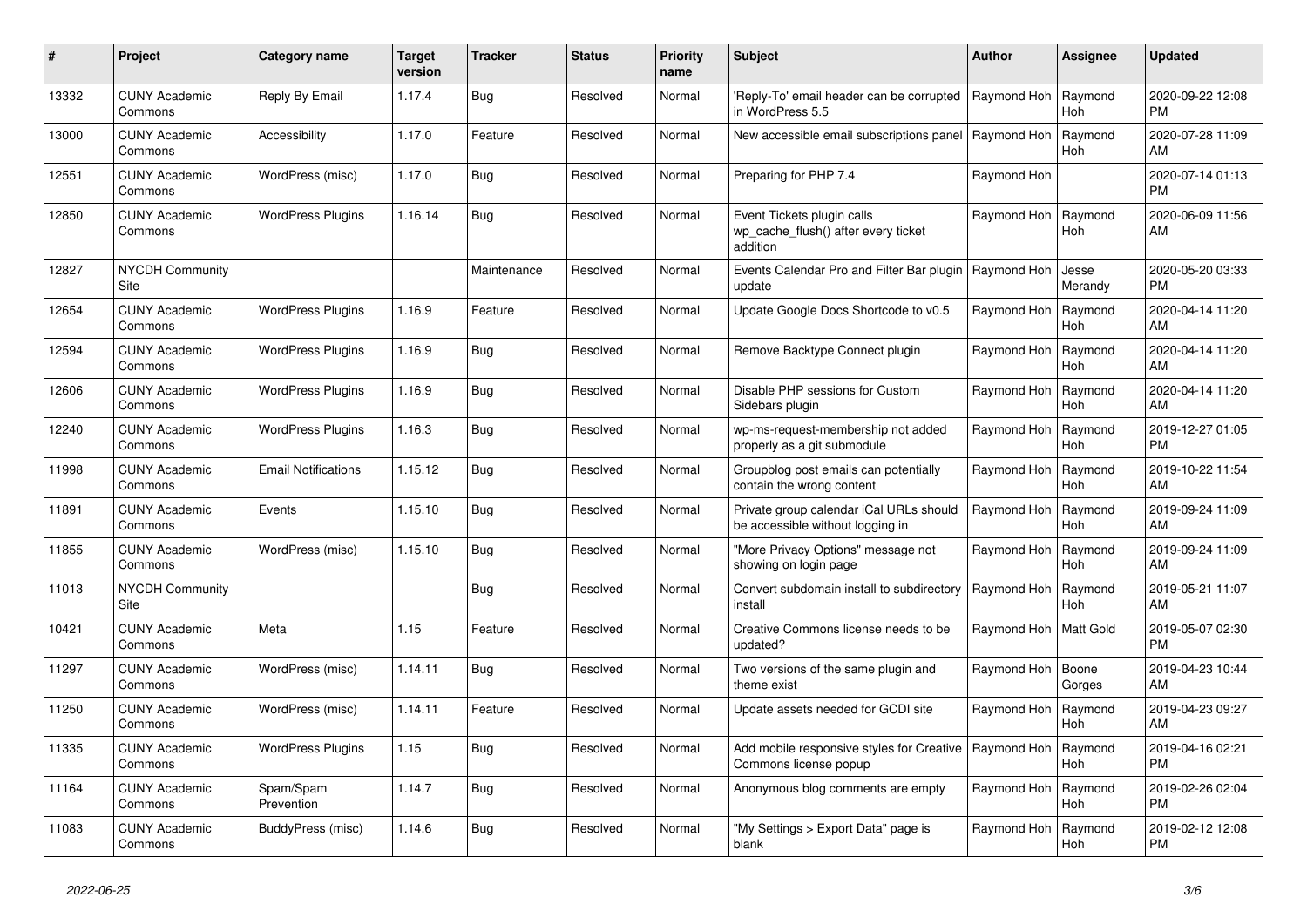| #     | Project                         | Category name              | <b>Target</b><br>version | <b>Tracker</b> | <b>Status</b> | <b>Priority</b><br>name | <b>Subject</b>                                                                  | <b>Author</b> | Assignee              | <b>Updated</b>                |
|-------|---------------------------------|----------------------------|--------------------------|----------------|---------------|-------------------------|---------------------------------------------------------------------------------|---------------|-----------------------|-------------------------------|
| 10564 | <b>CUNY Academic</b><br>Commons | <b>WordPress Plugins</b>   | 1.14.1                   | <b>Bug</b>     | Resolved      | Normal                  | PHP 7.2 Incompatibility Problems                                                | Raymond Hoh   | Raymond<br>Hoh        | 2018-11-19 10:06<br>AM        |
| 9810  | <b>CUNY Academic</b><br>Commons | <b>WordPress Plugins</b>   | 1.13.2                   | <b>Bug</b>     | Resolved      | Normal                  | Yoast SEO doesn't support the Guest<br>Authors feature of Co-Authors Plus       | Raymond Hoh   | Ravmond<br><b>Hoh</b> | 2018-05-22 11:56<br>AM        |
| 9639  | <b>CUNY Academic</b><br>Commons | commonsinabox.org          | Not tracked   Bug        |                | Resolved      | Normal                  | Users having problems posting to the<br>forums                                  | Raymond Hoh   | Boone<br>Gorges       | 2018-04-20 11:37<br>AM        |
| 9486  | <b>CUNY Academic</b><br>Commons | Group Forums               | 1.12.11                  | <b>Bug</b>     | Resolved      | Normal                  | Revision logs show up when quoting a<br>full forum post                         | Raymond Hoh   | Raymond<br><b>Hoh</b> | 2018-03-27 12:49<br><b>PM</b> |
| 9177  | <b>CUNY Academic</b><br>Commons | Social Paper               | 1.12.8                   | <b>Bug</b>     | Resolved      | Normal                  | Social Paper directory not showing any<br>papers                                | Raymond Hoh   | Raymond<br>Hoh        | 2018-02-13 01:10<br><b>PM</b> |
| 9202  | <b>CUNY Academic</b><br>Commons | Reply By Email             | 1.12.8                   | Bug            | Resolved      | Normal                  | Attachment error emails missing topic<br>name                                   | Raymond Hoh   | Raymond<br>Hoh        | 2018-02-13 10:49<br>AM        |
| 9203  | <b>CUNY Academic</b><br>Commons | Events                     | 1.12.8                   | <b>Bug</b>     | Resolved      | Normal                  | Filters on the "My Events > Calendar"<br>page no longer display                 | Raymond Hoh   | Boone<br>Gorges       | 2018-02-12 09:40<br><b>PM</b> |
| 9011  | <b>CUNY Academic</b><br>Commons | My Commons                 | 1.12.6                   | Bug            | Resolved      | Normal                  | My Commons - Fix "About My Commons"<br>link                                     | Raymond Hoh   | Raymond<br>Hoh        | 2018-01-09 11:13<br>AM        |
| 9066  | <b>CUNY Academic</b><br>Commons | Reply By Email             | 1.12.6                   | Bug            | Resolved      | Normal                  | RBE error email not firing for new topics<br>when attachment is too large       | Raymond Hoh   | Raymond<br>Hoh        | 2018-01-08 04:49<br><b>PM</b> |
| 8891  | <b>CUNY Academic</b><br>Commons | Reply By Email             | 1.12.1                   | Design/UX      | Resolved      | Normal                  | Usability improvements for RBE Forum<br><b>Attachments</b>                      | Raymond Hoh   | Raymond<br><b>Hoh</b> | 2017-11-13 06:07<br><b>PM</b> |
| 8000  | <b>CUNY Academic</b><br>Commons | Reply By Email             | 1.10.17                  | <b>Bug</b>     | Resolved      | Normal                  | Issues with RBE email sent date                                                 | Raymond Hoh   | Raymond<br><b>Hoh</b> | 2017-04-20 10:32<br><b>PM</b> |
| 7825  | <b>CUNY Academic</b><br>Commons | WordPress (misc)           | Not tracked   Bug        |                | Rejected      | High                    | WP Cron fails to spawn on production                                            | Raymond Hoh   |                       | 2017-03-27 05:56<br><b>PM</b> |
| 7815  | <b>CUNY Academic</b><br>Commons | Reply By Email             | 1.10.14                  | <b>Bug</b>     | Resolved      | Normal                  | RBE "Connect" button hangs                                                      | Raymond Hoh   | Raymond<br><b>Hoh</b> | 2017-03-21 12:59<br><b>PM</b> |
| 7217  | <b>CUNY Academic</b><br>Commons | Events                     | 1.10.6                   | <b>Bug</b>     | Resolved      | Normal                  | BP Event Organiser issues with WP 4.7<br>and Shortcake                          | Raymond Hoh   | Raymond<br><b>Hoh</b> | 2016-12-21 11:57<br><b>PM</b> |
| 5975  | <b>CUNY Academic</b><br>Commons | <b>WordPress Plugins</b>   | 1.11                     | Bug            | Resolved      | Normal                  | Audit all mail plugins on the Commons                                           | Raymond Hoh   | Daniel Jones          | 2016-12-13 08:57<br><b>PM</b> |
| 4985  | <b>CUNY Academic</b><br>Commons | ZenDesk                    | 1.9.32                   | <b>Bug</b>     | Resolved      | Normal                  | ZenDesk Feedback Tab is being<br>deprecated                                     | Raymond Hoh   | Raymond<br><b>Hoh</b> | 2016-11-01 10:20<br>AM        |
| 6043  | <b>CUNY Academic</b><br>Commons | <b>Email Notifications</b> | 1.9.28                   | <b>Bug</b>     | Resolved      | Normal                  | Emails should not be sent to<br>noreply@commons.gc.cuny.edu                     | Raymond Hoh   | Raymond<br><b>Hoh</b> | 2016-09-19 05:33<br><b>PM</b> |
| 3780  | <b>CUNY Academic</b><br>Commons | WordPress (misc)           | 1.10                     | Bug            | Resolved      | Normal                  | wp-login.php template styling                                                   | Raymond Hoh   | Raymond<br>Hoh        | 2016-08-24 06:30<br>AM        |
| 5850  | <b>CUNY Academic</b><br>Commons | Server                     | 1.9.22                   | <b>Bug</b>     | Resolved      | Normal                  | New server -<br>\$ SERVER['REMOTE ADDR'] using<br>private IP instead of user IP | Raymond Hoh   | Raymond<br><b>Hoh</b> | 2016-07-29 02:42<br><b>PM</b> |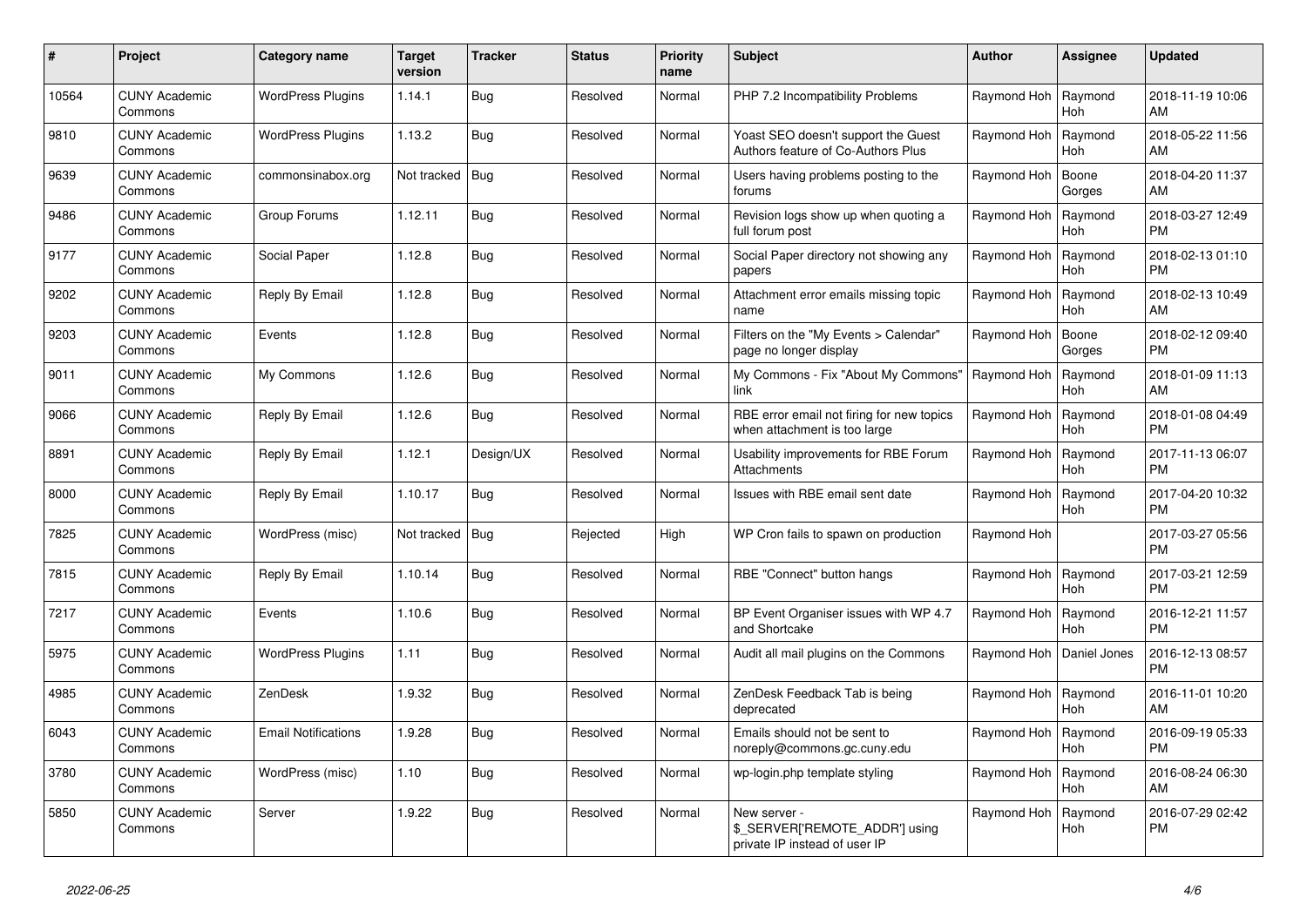| $\pmb{\#}$ | Project                         | <b>Category name</b>       | <b>Target</b><br>version | <b>Tracker</b> | <b>Status</b> | <b>Priority</b><br>name | <b>Subject</b>                                                                                       | Author                  | Assignee              | <b>Updated</b>                |
|------------|---------------------------------|----------------------------|--------------------------|----------------|---------------|-------------------------|------------------------------------------------------------------------------------------------------|-------------------------|-----------------------|-------------------------------|
| 5836       | <b>CUNY Academic</b><br>Commons | Upgrades                   | 1.9.22                   | Bug            | Resolved      | Normal                  | Memcached caching strategy on new<br>server                                                          | Raymond Hoh             | Raymond<br><b>Hoh</b> | 2016-07-26 01:45<br><b>PM</b> |
| 5652       | <b>CUNY Academic</b><br>Commons | <b>Email Notifications</b> | 1.10                     | <b>Bug</b>     | Resolved      | Normal                  | BP Email - Multiple Forum Post email<br>doesn't show content                                         | Raymond Hoh             | Raymond<br><b>Hoh</b> | 2016-06-27 04:14<br><b>PM</b> |
| 5313       | <b>CUNY Academic</b><br>Commons | <b>Email Notifications</b> | 1.10                     | <b>Bug</b>     | Resolved      | High                    | Migrate over to BuddyPress 2.5 Emails                                                                | Raymond Hoh             | Raymond<br><b>Hoh</b> | 2016-05-31 11:29<br>AM        |
| 5257       | <b>CUNY Academic</b><br>Commons | Social Paper               | 1.9.9                    | Bug            | Resolved      | Normal                  | Social Paper: Comment indicator<br>disappears after adding a comment to a<br>paragraph with no count | Raymond Hoh             | Raymond<br>Hoh        | 2016-02-25 03:07<br>PM        |
| 4073       | <b>CUNY Academic</b><br>Commons | Group Forums               | 1.9                      | <b>Bug</b>     | Resolved      | Normal                  | Group forum search should show within<br>group layout                                                | Raymond Hoh             | Raymond<br><b>Hoh</b> | 2015-11-10 06:34<br><b>PM</b> |
| 3939       | <b>CUNY Academic</b><br>Commons | <b>WordPress Plugins</b>   | Future<br>release        | <b>Bug</b>     | Hold          | Normal                  | Activity stream support for Co-Authors<br>Plus plugin                                                | Raymond Hoh             | Raymond<br><b>Hoh</b> | 2015-11-09 06:13<br><b>PM</b> |
| 4083       | <b>CUNY Academic</b><br>Commons | My Commons                 | 1.8.1                    | Bug            | Resolved      | Normal                  | My Commons: New users see empty<br>'group joined" activity items                                     | Raymond Hoh             | Raymond<br><b>Hoh</b> | 2015-05-26 09:37<br>AM        |
| 3792       | <b>CUNY Academic</b><br>Commons | My Commons                 | 1.7.13                   | <b>Bug</b>     | Resolved      | Normal                  | My Commons adjustments for<br>BuddyPress 2.2                                                         | Raymond Hoh             | Raymond<br><b>Hoh</b> | 2015-02-21 06:48<br><b>PM</b> |
| 3781       | <b>CUNY Academic</b><br>Commons | <b>Email Notifications</b> | 1.7.11                   | Bug            | Resolved      | Normal                  | Plain-text email formatting issues                                                                   | Raymond Hoh             | Raymond<br><b>Hoh</b> | 2015-02-02 01:27<br>AM        |
| 3691       | <b>CUNY Academic</b><br>Commons | <b>WordPress Plugins</b>   | Future<br>release        | Bug            | <b>New</b>    | Normal                  | WPMU Domain Mapping Debugging on<br>cdev                                                             | Raymond Hoh   Matt Gold |                       | 2014-12-12 09:04<br>AM        |
| 3546       | <b>CUNY Academic</b><br>Commons | My Commons                 | 1.7                      | <b>Bug</b>     | Resolved      | High                    | My Commons - New user sees all site<br>activity for "Everything" and "My Sites"<br>tabs              | Raymond Hoh             | Raymond<br>Hoh        | 2014-10-10 03:12<br><b>PM</b> |
| 3402       | <b>CUNY Academic</b><br>Commons | <b>WordPress Themes</b>    | 1.6.14                   | Bug            | Resolved      | Normal                  | Clicking subnav tabs on "News" tab does<br>not work                                                  | Raymond Hoh             | Raymond<br><b>Hoh</b> | 2014-08-25 10:09<br><b>PM</b> |
| 2263       | <b>CUNY Academic</b><br>Commons | WordPress (misc)           | 1.4.13                   | <b>Bug</b>     | Resolved      | Normal                  | Google Docs Shortcode doesn't support<br>older presentations                                         | Raymond Hoh             | Raymond<br>Hoh        | 2012-12-11 06:48<br><b>PM</b> |
| 2054       | <b>CUNY Academic</b><br>Commons | WordPress (misc)           | 1.4.3                    | Bug            | Resolved      | Normal                  | Fix errors in BP External Activity                                                                   | Raymond Hoh             | Raymond<br><b>Hoh</b> | 2012-08-23 01:27<br><b>PM</b> |
| 1856       | <b>CUNY Academic</b><br>Commons | WordPress (misc)           | 1.4                      | <b>Bug</b>     | Resolved      | Normal                  | htpasswd on cdev conflicting with WP<br>cron                                                         | Raymond Hoh             | Raymond<br><b>Hoh</b> | 2012-04-24 03:19<br><b>PM</b> |
| 787        | <b>CUNY Academic</b><br>Commons | WordPress (misc)           | 1.3                      | <b>Bug</b>     | Resolved      | Low                     | bp-nelo/footer.php - Remove<br>"get_option('tn_wpmu_goggle_code')"<br>line                           | Raymond Hoh             | Boone<br>Gorges       | 2011-06-06 09:37<br>AM        |
| 788        | <b>CUNY Academic</b><br>Commons | WordPress (misc)           | 1.2.3                    | Bug            | Resolved      | Low                     | bp-nelo/functions.php - Remove<br>redundant BP textdomain call                                       | Raymond Hoh             | Raymond<br><b>Hoh</b> | 2011-06-02 05:05<br><b>PM</b> |
| 776        | <b>CUNY Academic</b><br>Commons | BuddyPress (misc)          | 1.2.3                    | Bug            | Resolved      | Low                     | Make sure Blog Authors menu doesn't<br>overflow off visible screen                                   | Raymond Hoh             | Raymond<br>Hoh        | 2011-06-02 09:18<br>AM        |